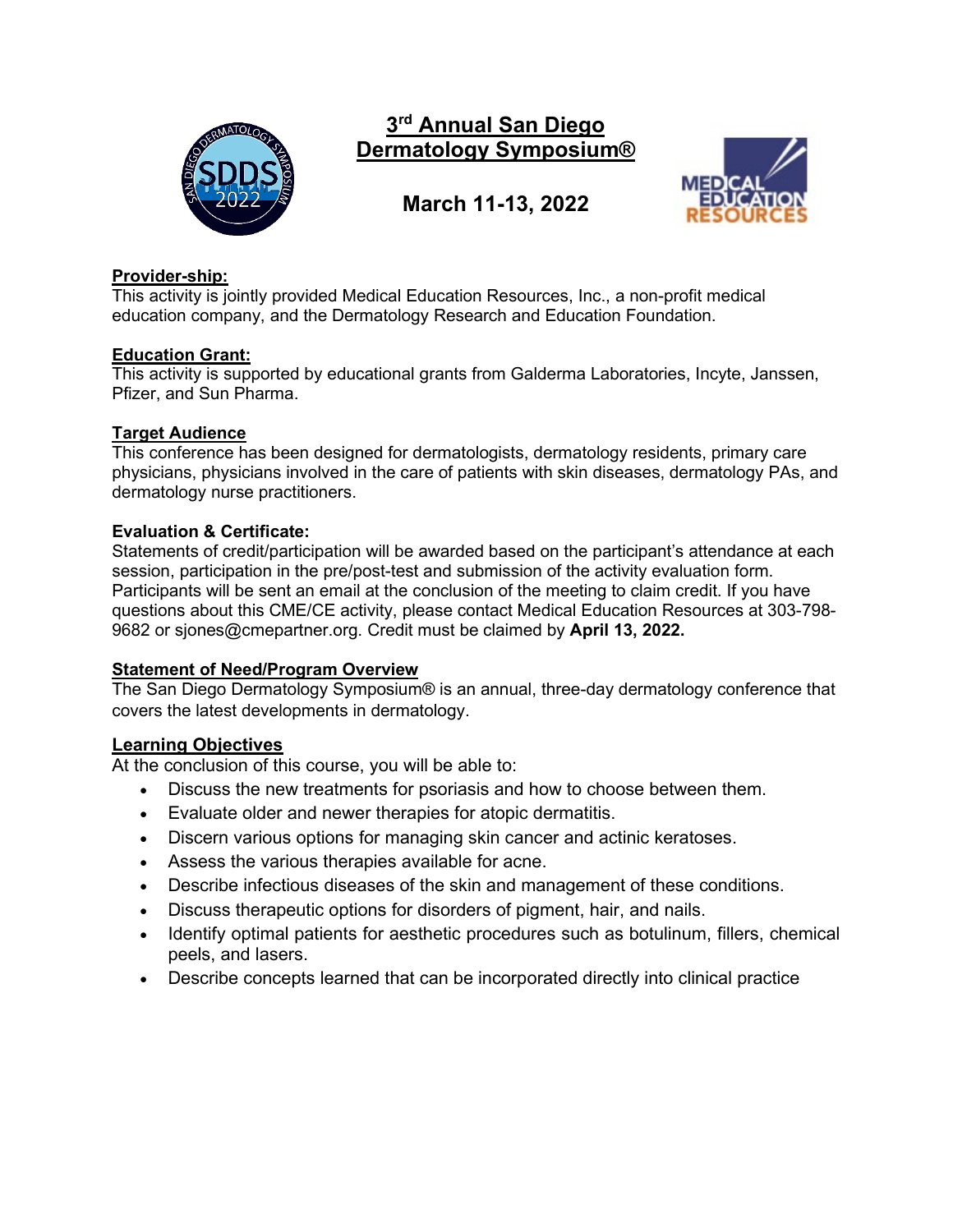# **Accreditation Statement**



In support of improving patient care, this activity has been planned and implemented by Medical Education Resources (MER) and the Dermatology Research and Education Foundation (DREF). MER is jointly accredited by the Accreditation Council for Continuing Medical Education (ACCME), the Accreditation Council for Pharmacy Education (ACPE), and the American Nurses Credentialing Center (ANCC), to provide continuing education for the healthcare team

## **Interprofessional Continuing Education (IPCE)**

This activity was planned by and for the healthcare team, and learners will receive 15 Interprofessional continuing Education (IPCE) credit for learning and change

#### **Physician Credit**

Medical Education Resources designates this live activity for a maximum of 15 *AMA PRA Category 1 Credits™*. Physicians should claim only the credit commensurate with the extent of their participation in the activity.

#### **Nursing Credit**

Medical Education Resources designates this live activity for a maximum of 15 ANCC nursing contact hours. Nurses will be awarded contact hours upon successful completion of the activity.

Medical Education Resources is a provider of continuing nursing education by the California Board of Registered Nursing, Provider #CEP 12299, for 15 contact hours.

#### **Disclosure of Conflicts of Interest**

Medical Education Resources insures balance, independence, objectivity, and scientific rigor in all our educational activities. In accordance with this policy, MER identifies conflicts of interest with its instructors, content managers, and other individuals who are in a position to control the content of an activity. Reported conflicts of interest are mitigated by MER to ensure that all scientific research referred to, reported, or used in a CE activity conforms to the generally accepted standards of experimental design, data collection, and analysis. MER is committed to providing learners with high-quality CE activities that promote improvements or quality in health care and not the business interest of a commercial interest.

The *faculty* reported the following financial relationships with commercial interests whose products or services may be mentioned in this activity:

| <b>Name of Faculty</b> | <b>Reported Financial Relationship</b>                                          |
|------------------------|---------------------------------------------------------------------------------|
| Jashin J. Wu, MD       | Grants/Research Support: AbbVie,<br>Amgen, Eli Lilly, Janssen, Novartis, Pfizer |
|                        | <b>Consulting Fees: Lilly, EPI Health,</b><br>Galderma, Janssen, LEO Pharma,    |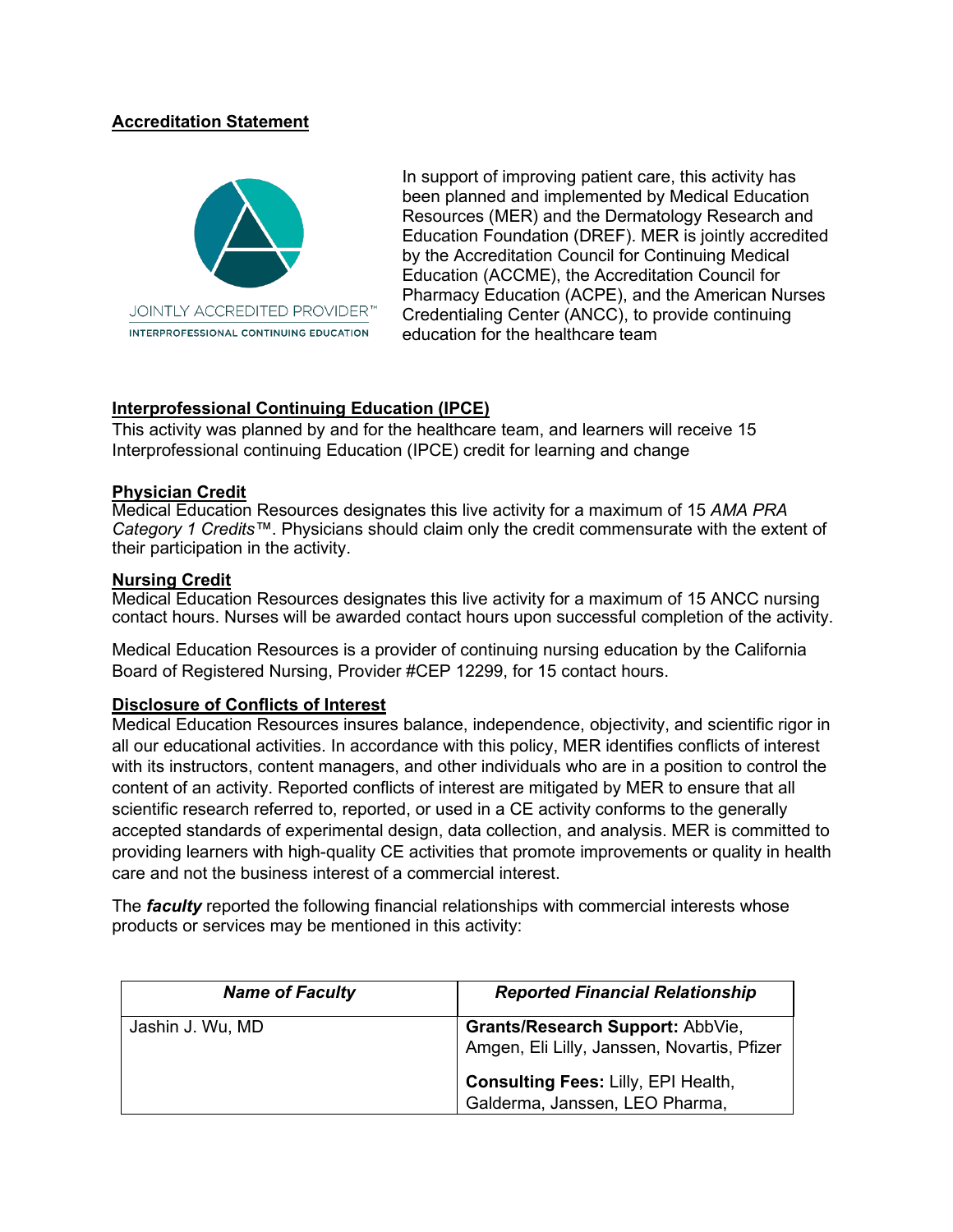|                          | Mindera, Novartis, Regeneron, Samsung<br>Bioepis, Sanofi Genzyme, Solius, Sun<br>Pharmaceutical, UCB, and Zerigo Health<br>Speakers' Bureau: AbbVie, Amgen,<br>Bausch Health, Novartis, Regeneron,<br>Sanofi Genzyme, Sun Pharmaceutical,<br><b>UCB</b> |
|--------------------------|---------------------------------------------------------------------------------------------------------------------------------------------------------------------------------------------------------------------------------------------------------|
| Neal Bhatia, MD          | <b>Investigator: LEO Pharma, Ortho</b><br>Dermatologics, Sanofi                                                                                                                                                                                         |
|                          | <b>Consulting Fees: AbbVie, Almirall,</b><br>Biofrontera, EPI Health, Ferndale,<br>Galderma, InCyte, ISDIN, J&J, La Roche<br>Posay, Leo, Ortho Dermatologics,<br>Regeneron, Sanofi, Sun Pharma                                                          |
| Lawrence Eichenfield, MD | Grants/Research Support: AbbVie,<br>Bausch, Regeneron, Sanofi Genzyme,<br>LEO Pharma, Verrica                                                                                                                                                           |
|                          | <b>Consulting Fees: AbbVie, Almirall,</b><br>Arena, ASLAN, Arcutis, Arena,<br>Dermavant, Eli Lilly, Forte, Galderma,<br>Glenmark/Ichnos, Incyte, LEO Pharma,<br>Novartis, Ortho Dermatologics, Pfizer,<br>Regeneron, Sanofi-Genzyme                     |
|                          | Speakers' Bureau: Incyte, LEO Pharma,<br>Pfizer, Regeneron, Sanofi-Genzyme                                                                                                                                                                              |
|                          | <b>Ownership Interest: Verrica, Forte</b>                                                                                                                                                                                                               |
| Carolyn Goh, MD          | Nothing to disclose.                                                                                                                                                                                                                                    |
| Sergei Grando, MD, PhD   | Nothing to disclose.                                                                                                                                                                                                                                    |
| Pearl Grimes, MD         | <b>Grants/Research Support: Incyte,</b><br>Aventis, skinbetter science, Sun<br>Pharmaceuticals, L'Oreal, Pfizer                                                                                                                                         |
|                          | Consulting Fees: AbbVie, Allergan,<br>Incyte, skinbetter science, Versicolor<br>Technologies, L'Oreal, Laser Optics,<br>Galderma, Scientis                                                                                                              |
|                          | <b>Owner Interest/Shareholder: Versicolor</b><br>Technologies                                                                                                                                                                                           |